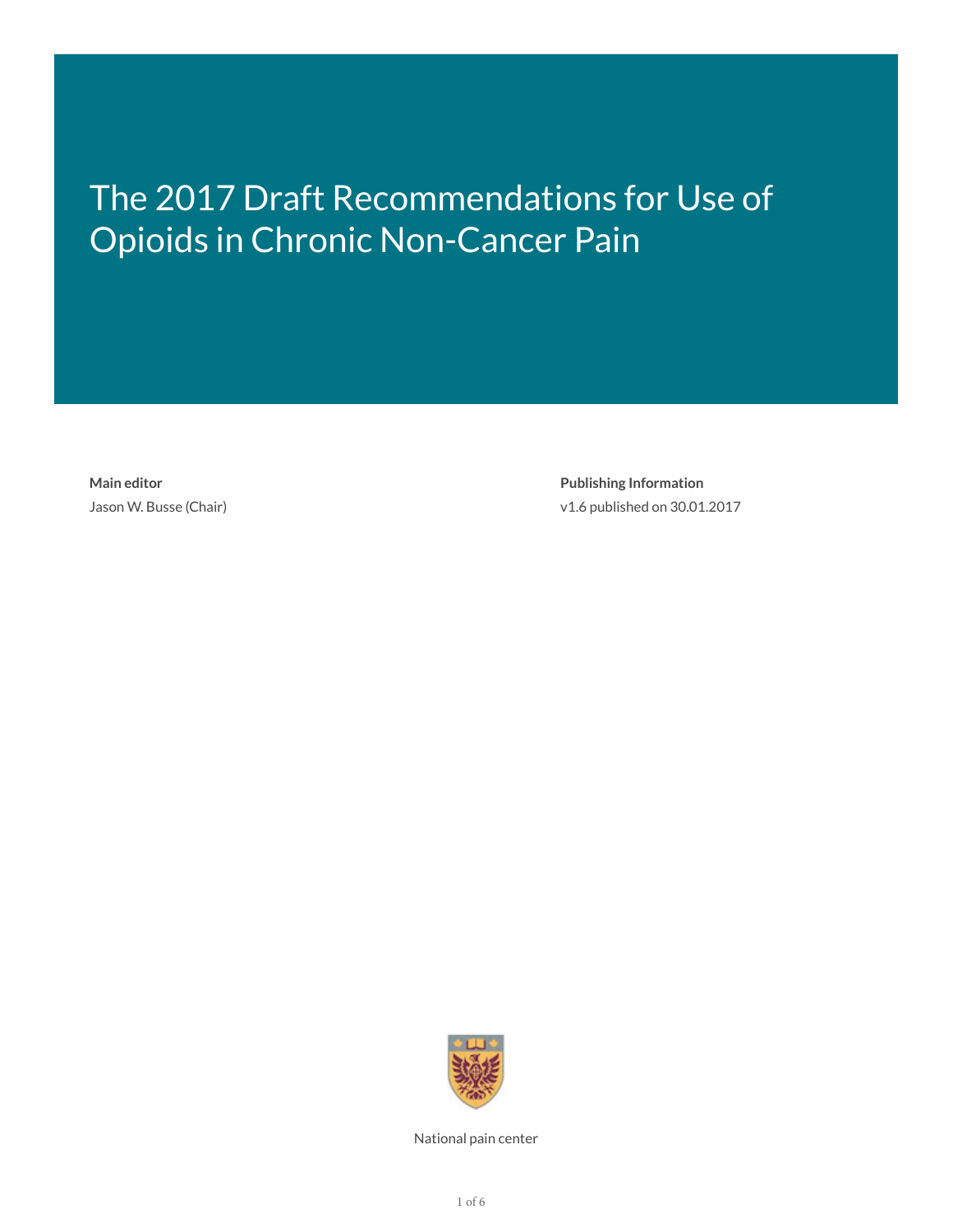#### **Guideline Panel Members:**

Jason W. Busse (Chair), McMaster University, Canada Gordon H. Guyatt, McMaster University, Canada Alonso Carrasco, American Dental Association, USA Elie Akl, American University of Beirut, Lebanon Thomas Agoritsas, University Hospitals of Geneva, Switzerland Bruno da Costa, Florida International University, USA Per Olav Vandvik, Innlandet Hospital Trust-Division Gjøvik, Norway Peter Tugwell, University of Ottawa, Canada Sol Stern, private practice, Canada Lynn Cooper, Canadian Pain Coalition, Canada Chris Cull, Inspire by Example, Canada Gus Grant, College of Physicians and Surgeons of Nova Scotia, Canada Alfonso Iorio, McMaster University, Canada Nav Persaud, University of Toronto, Canada Joseph Frank, VA Eastern Colorado Health Care System, USA

#### **Contact**

Jason W. Busse, DC, PhD , Associate Professor, Department of Anesthesia, Associate Professor, Department of Health Research Methods, Evidence and Impact McMaster University, HSC-2V9, 1280 Main St. West, Hamilton, Ontario, Canada, L8S 4K1 bussejw@mcmaster.ca

#### **Language**

en

#### **Start Date**

30.01.2017

#### **Last Edit**

30.01.2017

#### **Disclaimer**

The draft recommendations in this guideline are presented to encourage public review and comment. The direction ('for' or 'against') and strength ('weak' or 'strong') of each recommendation has been established by a 15-member guideline panel of clinicians, methodologists and patients, and are unlikely to change unless compelling evidence emerges that was not considered by the panel. All feedback received regarding the wording of recommendations and associated text, and/or important considerations (please see Feedback Form), will be carefully considered by the guideline steering committee and used to inform the drafting of the final guideline document.

This guideline was an investigator-initiated study, supported by grants from the Canadian Institutes of Health Research and Health Canada. The funders had no role in the design and conduct of the study; collection, analysis, and interpretation of the data; or preparation, review, or approval of the guideline. Health Canada personnel provided non-binding feedback during the study. Final decisions regarding the protocol and issues that arose during the guideline development process were the purview of the guideline steering committee.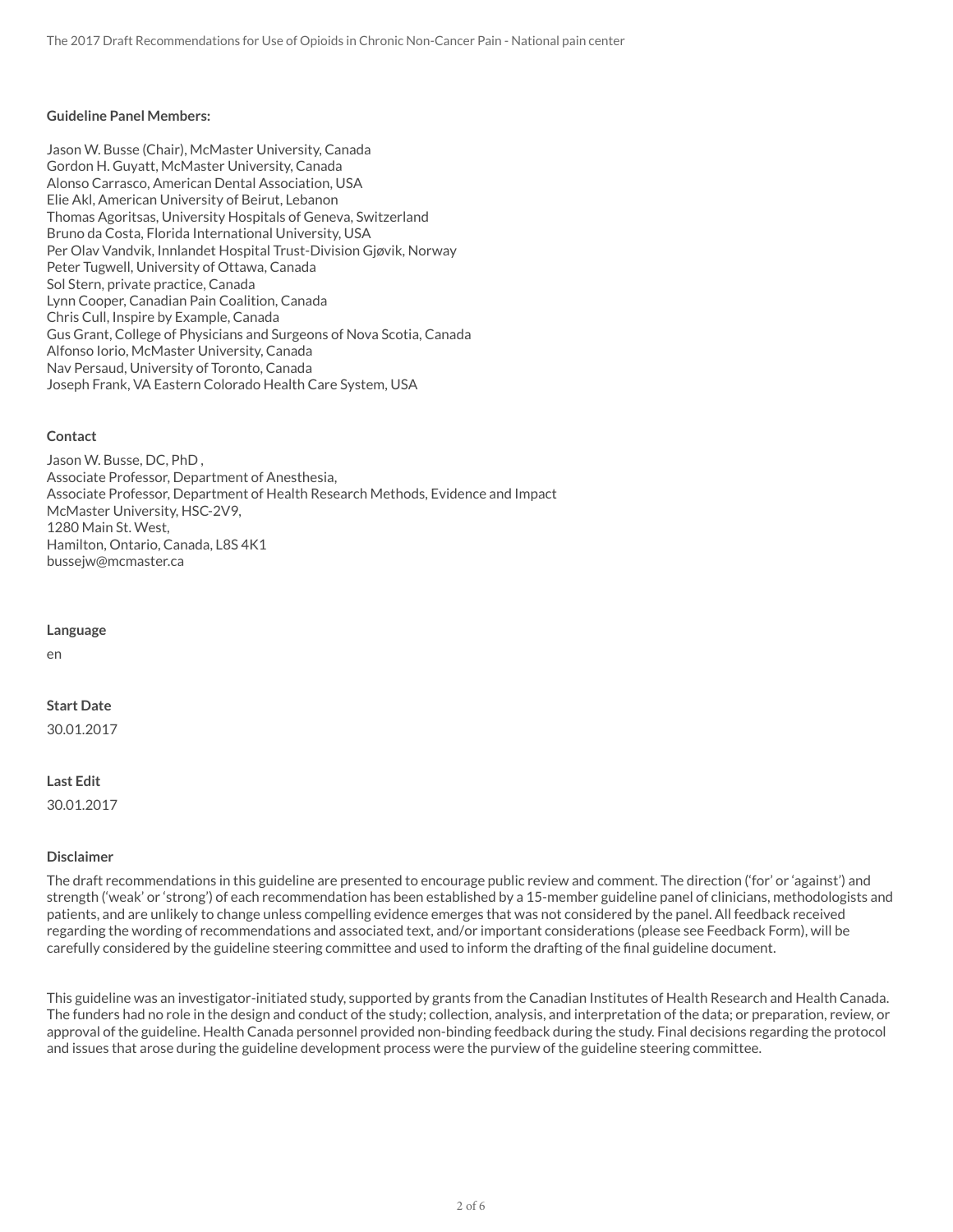# **1 - Initiation and Dosing of Opioids in Patients with Chronic Non-Cancer Pain**

# Recommendation #1

# **When considering 1rst-line therapy for patients with chronic non-cancer pain**

Strong Recommendation

We recommend optimization of non-opioid pharmacotherapy and non-pharmacological therapy, rather than a trial of opioids

#### **Rationale**

Opioids, when added to non-opioids achieve, on average, modest improvements in pain and function at the cost of very frequent dependence, frequent addiction, and rare non-fatal unintentional overdose and death. A variety of non-opioid therapies as first-line treatment for patients with chronic non-cancer pain achieve a similar magnitude of improvement in pain and function but without the problems of dependence, addiction, and non-fatal overdose

# Recommendation #2

**Patients with chronic non-cancer pain with persistent problematic pain despite optimized non-opioid therapy, without current or past substance use disorder or current serious psychiatric disorder**

Weak Recommendation

We suggest a trial of opioids rather than continued non-opioid therapy

*By a trial of opioids, we mean initiation, titration, and diligent monitoring of response, with discontinuation of opioids if important improvement in pain or function is not achieved*

# **Rationale**

Opioids, when added to non-opioids achieve, on average, modest improvements in pain and function. Adverse effects include relatively frequent constipation, nausea and vomiting, cognitive changes, dependence, and addiction, and rare death and non-fatal unintentional overdose

# Recommendation #3

**Patients with chronic non-cancer pain with an active substance use disorder and chronic non-cancer pain**

Strong Recommendation **AGAINST** 

We recommend against the use of opioids

*Clinicians should, if not yet addressed, facilitate treatment of the underlying substance use disorders*

# **Rationale**

Low quality evidence suggests a possible substantial increase in the very serious adverse outcomes of unintentional non-fatal overdose and death in patients with active substance abuse disorder using opioids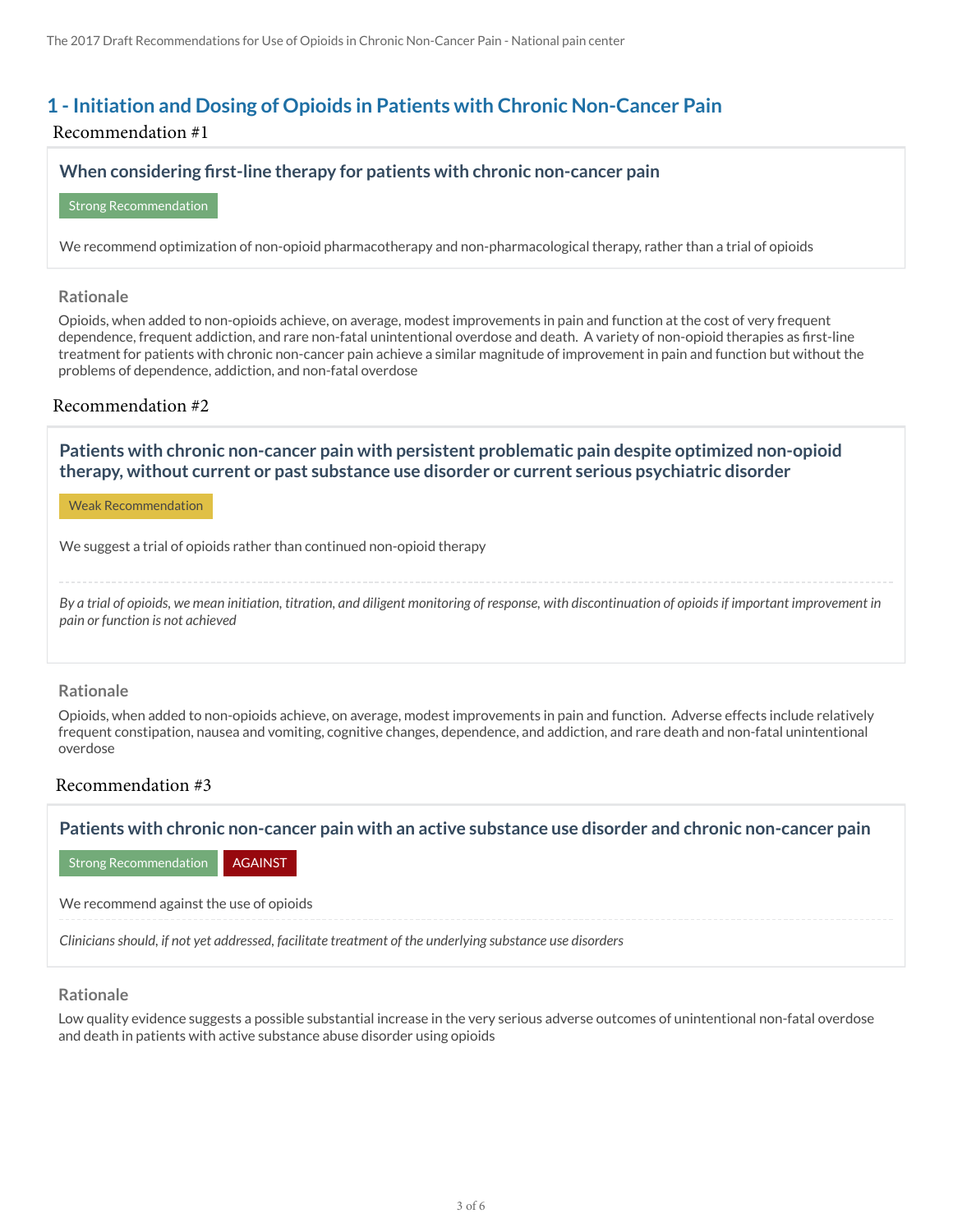# Recommendation #4

# **Patients with chronic non-cancer pain with a current serious psychiatric disorder whose non-opioid therapy has been optimized, and who still experience persistent problematic pain**

Weak Recommendation

We suggest stabilization of the psychiatric disorder before considering a trial of opioids

#### **Rationale**

Low quality evidence suggests a possible large increase in the very serious adverse outcomes of unintentional non-fatal overdose and death in patients with serious psychiatric disorder using opioids

# Recommendation #5

# **Patients with chronic non-cancer pain with a history of substance use disorder, whose non-opioid therapy has been optimized, and who still experience persistent problematic pain**

Weak Recommendation

We suggest continuing non-opioid therapy rather than a trial of opioids

#### **Rationale**

Low quality evidence suggests a possible appreciable increase in the very serious adverse outcomes of unintentional non-fatal overdose and death in patients with using opioids

#### Recommendation #6

# **Patients with chronic non-cancer pain beginning long term opioid therapy**

Weak Recommendation

We suggest restricting the prescribed dose to under 50mg morphine equivalents daily, rather than a dose of 50 to below 90 mg

*The weak recommendation to restrict the prescribed dose to under 50mg morphine equivalents daily acknowledges that there are likely to be some patients who would be ready to accept the increased risks associated with a dose over 50mg to potentially achieve improved pain control*

#### **Rationale**

Observational study results provide moderate quality evidence of a progressive increase in the likelihood of unintentional non-fatal overdose or death as the prescribed dose of opioids increases. These serious outcomes are very rare in those prescribed less than 50 morphine equivalents daily, but increase in those prescribed doses of 50 to 90, and though still rare, are very concerning in those prescribed doses of over 90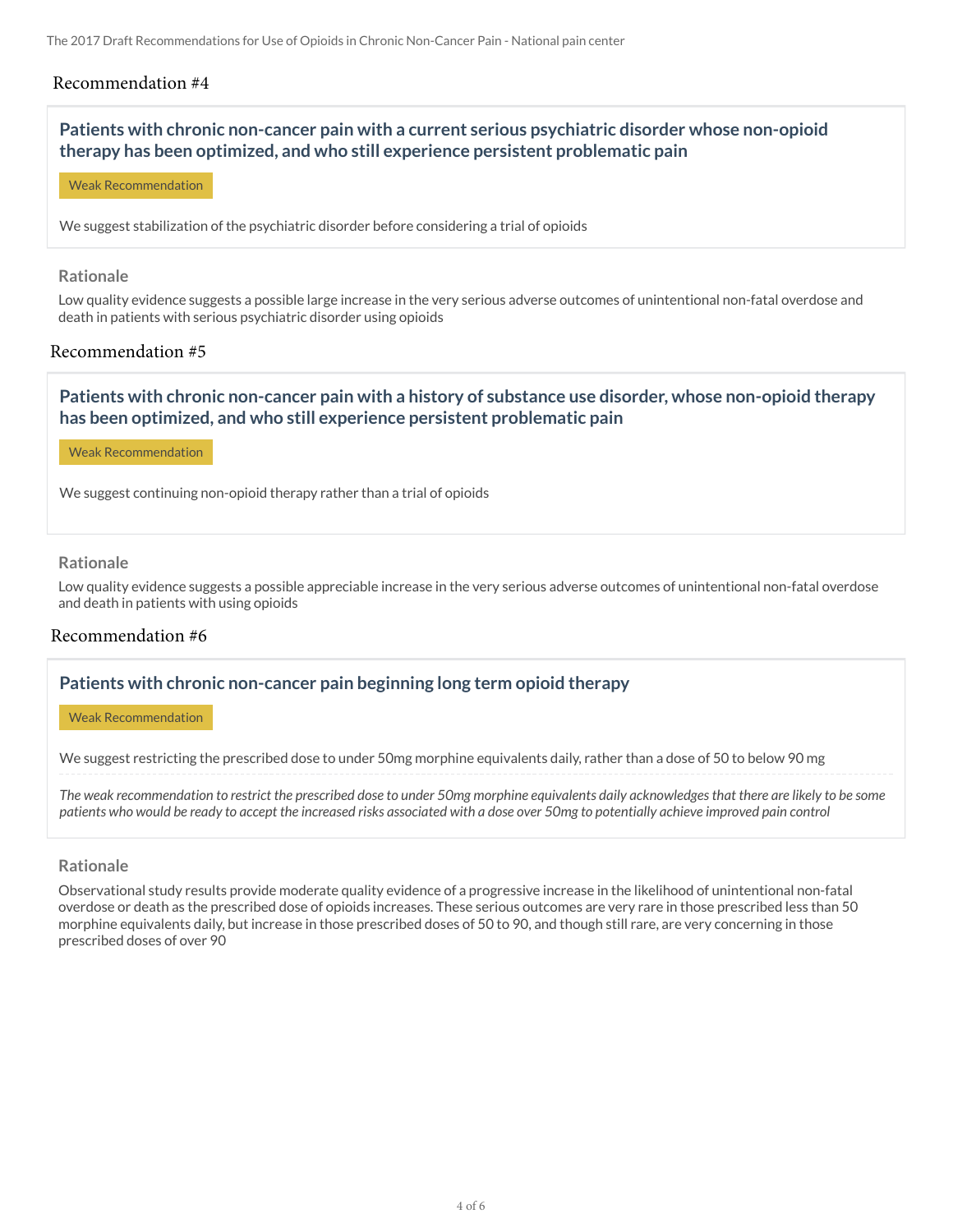The 2017 Draft Recommendations for Use of Opioids in Chronic Non-Cancer Pain - National pain center

# Recommendation #7

# Strong Recommendation

We recommend restricting the prescribed dose to under 90mg morphine equivalents daily rather than no upper, or a higher limit on dosing

Some patients may gain important benefit over 90mg morphine equivalents, but not on lower doses. Referral to a colleague for a second opinion *regarding the possibility of increasing above 90mg morphine equivalents daily may therefore be warranted in some individuals*

#### **Rationale**

Observational study results provide moderate quality evidence of a progressive increase in the likelihood of unintentional non-fatal overdose or death as the prescribed dose of opioids increases. These serious outcomes are very rare in those prescribed less than 50 morphine equivalents daily, but increase in those prescribed doses of 50 to 90, and though still rare, are very concerning in those prescribed doses of over 90